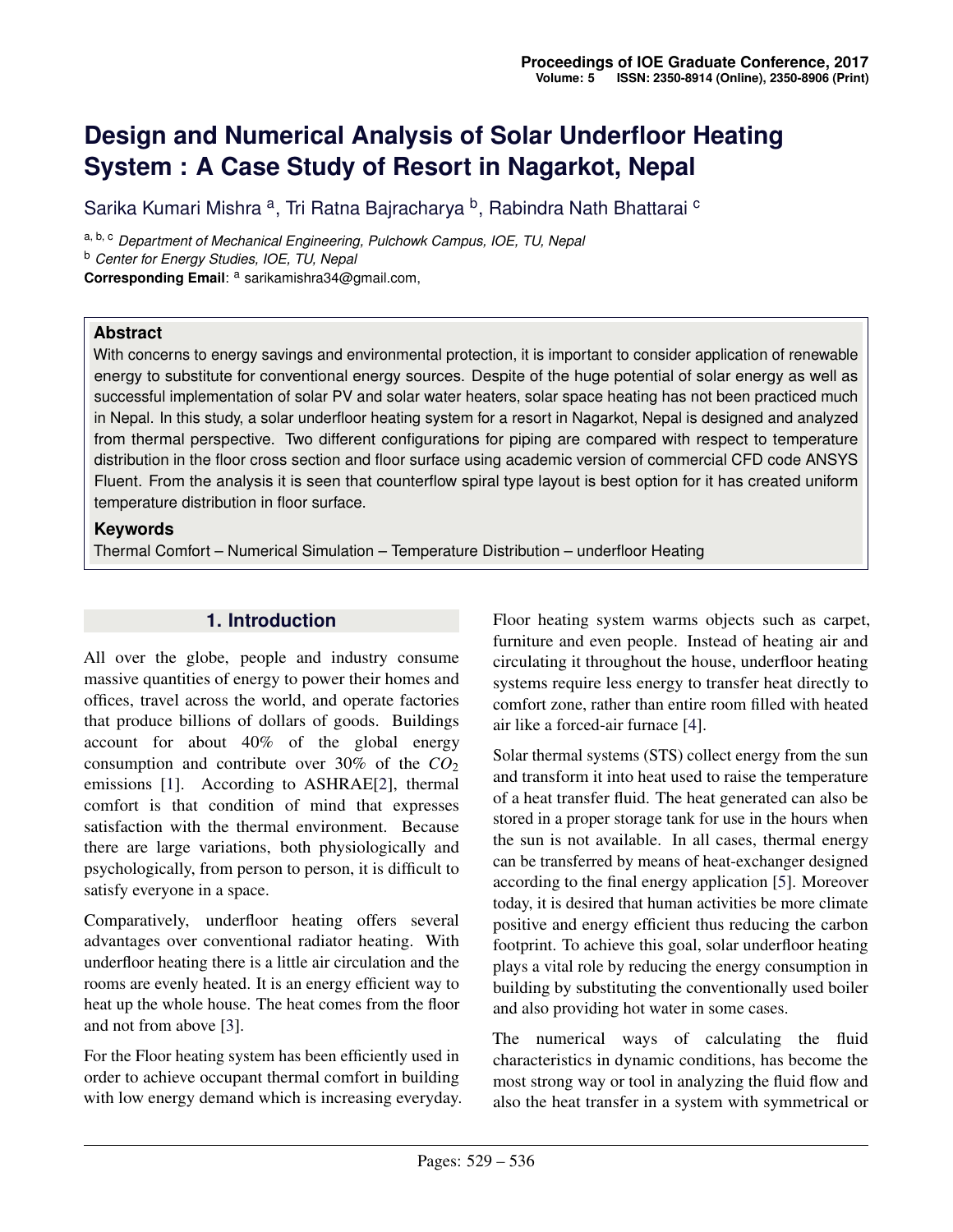non-symmetrical geometry. The numerical approach for solving difficult equations made the researchers and the engineers more dependent on this new way of solving fluid and heat problems in the last decades [\[6\]](#page-7-5).

To keep uniform heat transfer distribution to the desired condition space, heat must be given to the circulating water, and to distribute hot water to pipes loop underfloor, heat must be released from floor surface since hot air is normally transferred from bottom of the space to the top [\[7\]](#page-7-6). Experimental study in energy consumption by floor heating system in building with CFD simulation has been done to investigate the energy loss in rooms with floor and radiant heating systems by [\[4\]](#page-7-3). In the study, the required energy to achieve the thermal comfort in a room by floor and radiant heating systems has been calculated by modelling the velocity and temperature fields and compared with each other and with the data calculated by conventional method of heating load calculation. Two dimensional dynamic model for simulation of the floor heating systems has been developed in [\[8\]](#page-7-7) in which the authors calculated the heat loss value and temperature of a slab on a grade floor with floor heating system. Importance of solar floor heating system in reducing the demand of fossil fuel by studying about applications of floor heating system using solar collector in jordan has been done in [\[9\]](#page-7-8). It can be seen from above that with recent trends being application of commercial CFD codes to simulate temperature distribution so that no temperature gradients are formed in heated space, some researches are dedicated for comparative study with other heating system as well.

In this study, a commercial system, a resort is taken into consideration. The resort selected is Avatar Resort in Naldum, Nagarkot. Resort has total land area of 8139.84  $m^2$  The designed building is oriented towards north consisting three storey with total building area of 218.51  $m^2$ . Ground floor consists of reception, massage, sauna and jacuzzi. Bedrooms and living rooms are in first floor. It is required to design solar underfloor heating for ground floor that has total area of 89.76 *m* 2 and height 3.27 m with 8 windows.Since different piping layouts are preferred for underfloor heating systems, this study aims to analyze two different piping systems which are commonly practiced.

# **2. Methodology**

The plan of floor to be heated is as shown in Figure 1.



**Figure 1:** Floor Plan of Selected Site.

For jacuzzi and sauna being hot space themselves, they are excluded as load however, when not in use, heat loss of course occurs from the heated space to these. Hence, heat loss to this area is being considered. It is required to design solar underfloor heating for ground floor in reception and massage room area. Different piping layouts are preferred for underfloor heating systems, this study analyses the temperature distribution in floor surface with various layouts by use of CFD code. CFD simulations were used with steady state formulations to perform investigation on floor temperature with single loop taken as computational domain.

# **2.1 Design Assumptions**

Major design assumptions considered for study can be summarized as:

- 1. Steady state condition has been considered.
- 2. Heat gain due to people and lightning have not been considered as it will be in
- 3. Windows with single glazed have been considered.
- 4. Sauna and Zacuzi are excluded from underfloor heating.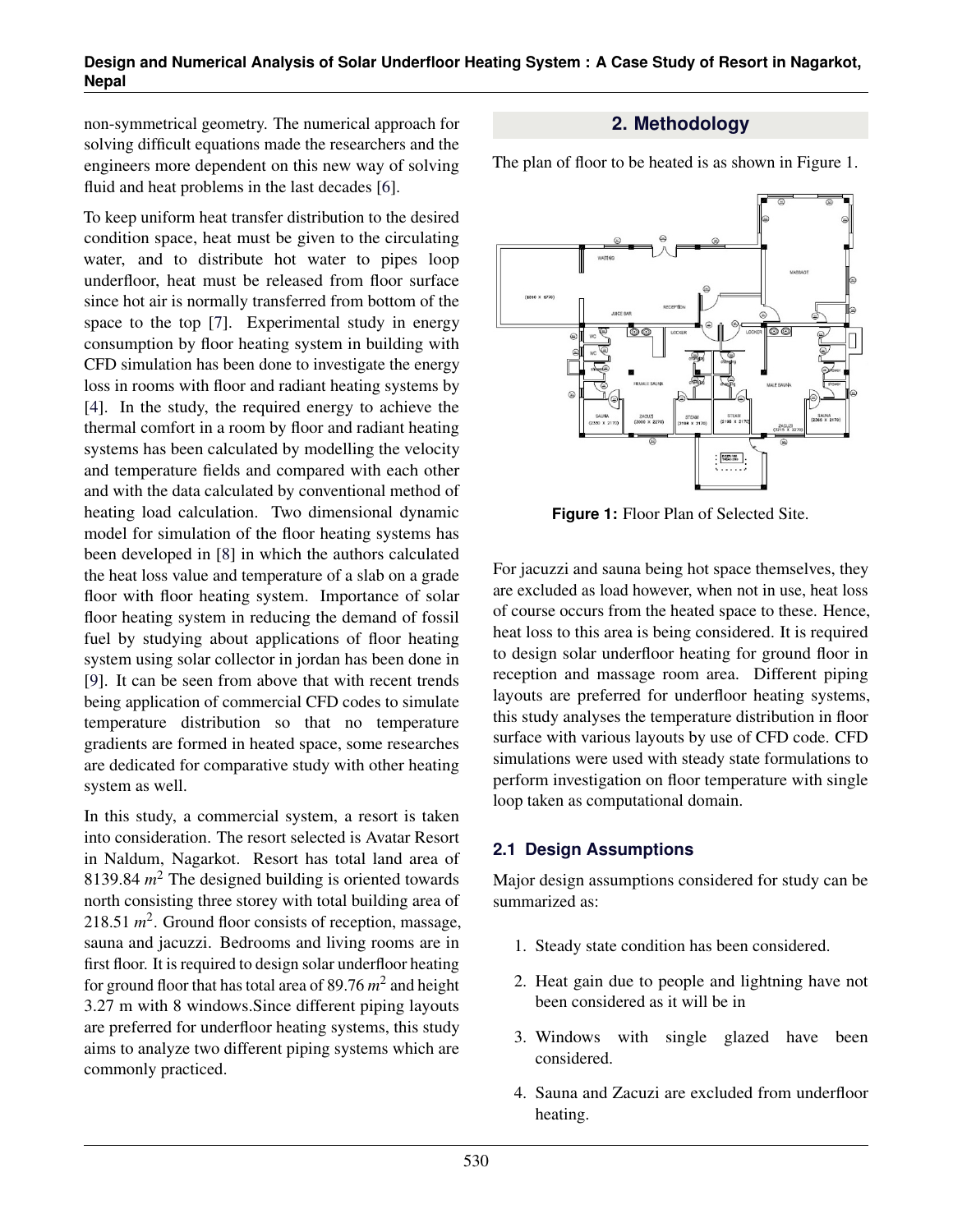- 5. As suggested in ASHRAE 55 Standard, for thermal comfort the indoor design temperature is considered to be 20◦*C*
- 6. From NASA Surface meteorology and Solar Energy data, the minimum outdoor temperature for Nagarkot, Nepal was found to be 3 ◦*C*. So, the outdoor temperature for system design is choosen to be  $3^\circ C$ .

To simplify the naming, the reception room is taken as Room 1 and Massage room as Room 2 as shown in Figure 2.



**Figure 2:** Site Conditions after Design Assumptions

### **2.2 Heating Load Calculation**

#### **2.2.1 Calculation of Overall Heat Transfer Coefficients**

The various heat transfer coefficients may be combined into an overall coefficient so that the total heat transfer can be calculated from the terminal temperatures. An overall heat transfer coefficient, U based on the difference between the bulk temperatures  $t_1 - t_2$  of the two fluids is defined as follows

$$
q = U \times A \times (t_1 - t_2)
$$

Where, A is the surface area and U the overall heat transfer coefficient. The U-value for a wall can be determined from the following relationship:

$$
U = \frac{1}{R_1 + R_2 + R_3 + R_4 + \dots + R_n}
$$

Where,  $R_i$  is the thermal resistance offered by each componets for passage of heat through it.

Thermal resistance for each wall materials is calculated by following formulae:

$$
R = \frac{\text{Material Thichness (t)}}{\text{Thermal conductivity coefficient (k)}}
$$

And for each fluid adjacent to boundary by:

$$
R = \frac{1}{\text{Convection Coefficient (h)}}
$$

Where, t is available from design drawings and numeric values of k and h are adopted from ASHRAE Fundamentals Handbook. [\[10\]](#page-7-9)

#### **2.2.2 Calculation of Heat Loss**

Total heat loss is calculated by summation of heat loss through various heat loss mechanisms. In this case, transmission heat loss and infiltration heat loss will be calculated and summed up to get total heat loss which will thus be our heating load.

Transmission heat loss through each building components can be calculated after calculation of overall heat transfer coefficient for each component by using following equation

$$
q = U \times A \times (t_i - t_o)
$$

Where,  $t_i$  is indoor temperature and  $t_o$  is the outdoor temperature.Substituting all known values, q the heat transfer through exposed surface can be calculated.

Infiltration heat loss is heat lost by air leakage through joints in the construction and cracks around windows and doors.In general, ASHRAE recommends using low infiltration rates for small buildings  $(< 0.5$  air changes per hour, ACH) to use. The equation to estimate infiltration losses is

$$
Q = \frac{ACH \times V}{C}
$$

Where, Q is infiltration rate, V the gross space volume and C a constant whose value is 3600 for SI.

Having estimated Q, the infiltration heat loss given by q is calculated from following equation:

$$
q = \frac{Q \times (c_p) \times (t_i - t_o)}{v_o}
$$

With reference to [\[10\]](#page-7-9), 0.2 ACH has been adopted in this case.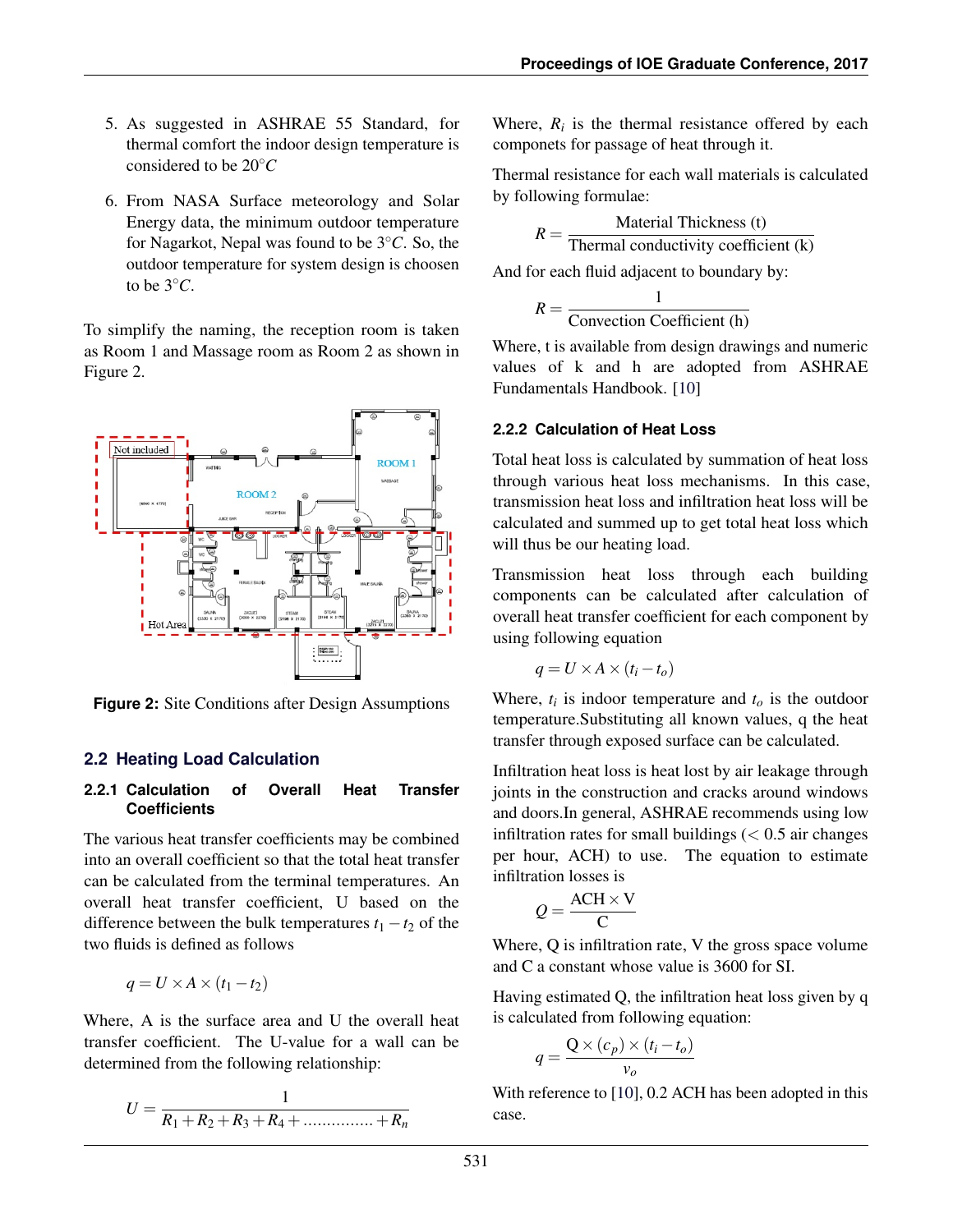# **2.3 System Sizing**

The tube spacing and total tube required varies due to the required floor output and the size of the tubing being used. From data book as supplied by manufacturers, we can select the tube size and spacing which then leads us to selection of the appropriate spacing factor. Total tube required can be found by multiplication of the tube coverage area by the spacing factor [\[11\]](#page-7-10).Two types of layouts are generally used in underfloor heating system.

- 1. Serpentine
- 2. counterflow

The two loops used in the study are as shown in figure 3. The solid boundary represents the boundary of concrete while the dotted line represents the piping.



**Figure 3:** Piping Layouts

Storage volume depends upon the temperature difference, physical and thermal properties of storage material. In this research, water has been selected as the storage material because of its high specific heat capacity and economic advantage.

Collector choice significantly affects the overall performance of the floor heating unit. The prime measure of appropriateness of a collector is its relative ability to convert solar energy into thermal energy. As shown in [\[12\]](#page-7-11) for their high efficiency in required range of solar underfloor heating i.e. 40◦*C* to 50◦*C*, flat plate collector is chosen.

Collector solar heat gain is given by

$$
Q_c = I \times A_c \times \eta_c
$$

Where,  $I = Average solar$  insolation over surface tilted at  $\beta$  (*kWh/m*<sup>2</sup> day),  $A_c$  = Total Collector area (*m*<sup>2</sup>) and  $\eta_c$  $=$  Collector efficiency.  $\eta_c$  should be calculated for ambient temperature with performance curve supplied from manufacturer. A typical performance curve is shown in Figure 4.



**Figure 4:** Typical Collector Efficiency Curve

where,  $T_m$  is mean water temperature in collector calculated as average of inlet and outlet temperature of water,  $T_a$  the ambient temperature and G the radiation at which the collector was tested.

Energy required for floor heating is given by

$$
E=Q_l\times t
$$

Where, t is system running time.

Energy required by floor heating must be supplied from solar collector. Mass of water flowing through collector is calculated from:

$$
Q_c = m \times C_p \times \Delta t
$$

Where,  $C_p$  the specific heat of water at corresponding temperature and the temperature difference of collector inlet and outlet is given by ∆*t*.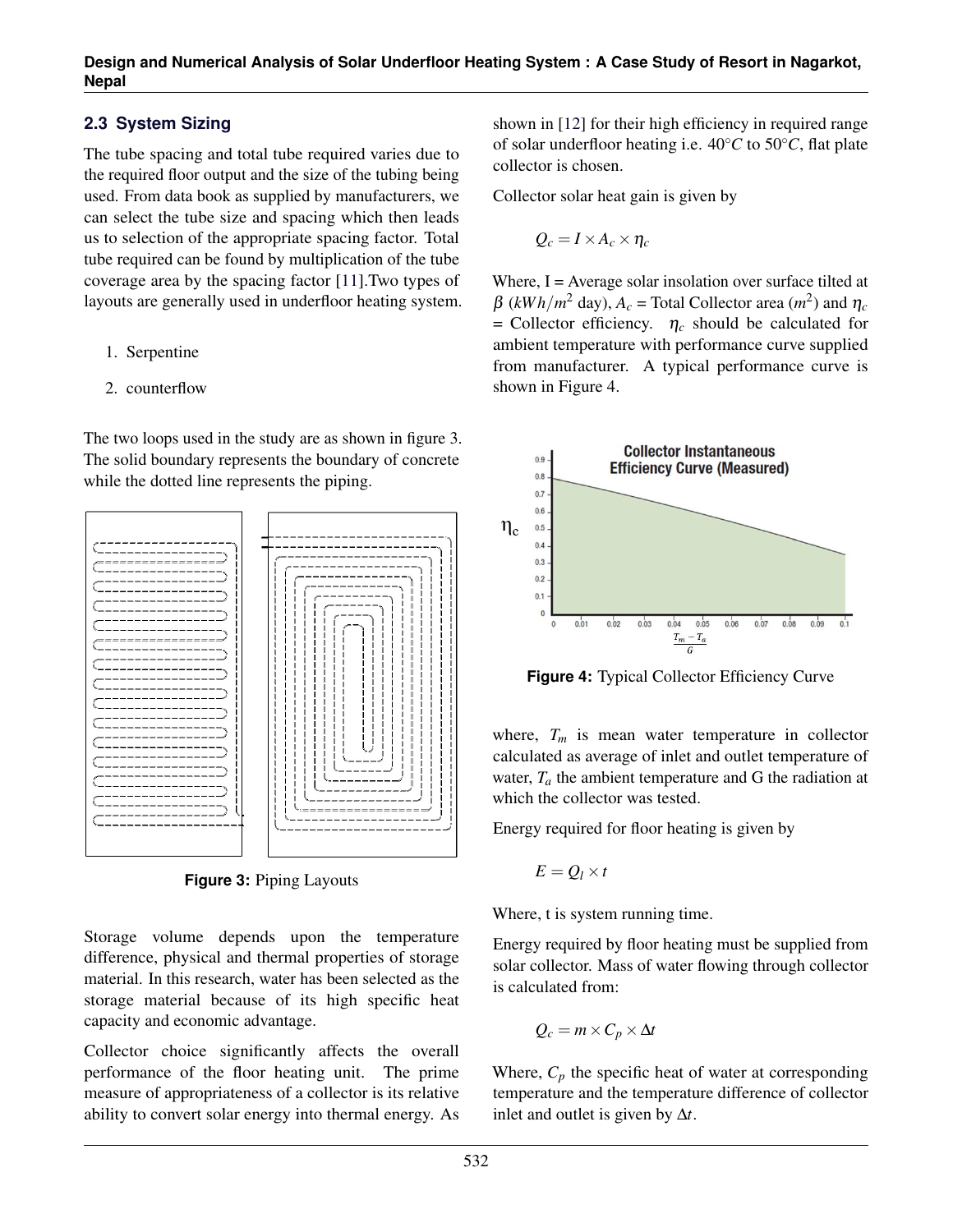# **2.4 Numerical Setup**

Generally, the heat transfer study of an underfloor heating system can be divided into two major parts:

- The floor of the room, which includes the pipes, the carrying fluid (hot-water), and the middle cover or the space between the pipes and the surface of the floor (concrete).
- The internal space, The space in the room which includes the walls around the room and the air within the room. [\[6\]](#page-7-5)

The air properties in internal space is directly dependent upon the floor of the room. So, in this study, we limit to thermal analysis of the floor of the room only with understanding that uniform temperature distribution in floor will generate uniform air temperature.

In this study, two different piping arrangements, serpentine and counterflow arrangement were with same pipe diameter of 13 mm of PEX were used with constant mass flow rate of hot fluid. The simulations were conducted using Academic release of ANSYS Fluent 16.2, a software package for CFD analysis. It uses Finite Volume Method for numerically solving the PDEs. The governing equations are Navier-Stokes equation, conservation of mass, momentum and energy. The calculations were performed using second order upwind discretization scheme using SIMPLE algorithm. The convergence criteria was set to  $10^{-4}$ .

The turbulence model used was the RNG k- $\varepsilon$  model. The  $k-\varepsilon$  model is a two equation model: k is the transport equation for the turbulent kinetic energy and  $\varepsilon$  is the eddy dissipation [\[13\]](#page-7-12). Energy equation was also solved for modeling the thermal energy exchange between the fluid flow and solid domain.

# **2.5 Boundary Conditions**

The domain considered was concrete with water flow pipes fitted inside it. The design used were according to the review of past researches done in relevant field and set as per calculated values. For boundary conditions of the solid domain, i.e. the concrete study of past researches done in the field was considered. With Haruo Hanibuchi having studied the functioning of underfloor heating, in [\[14\]](#page-7-13) he presents that the internal surfaces of the room become warm by receiving radiation from the

floor, and then the convection mechanism causes the transfer of the heat between the air and the internal surfaces of the room. Radiation mechanism doesn't have any direct impact on the air in the room so the floor top was defined with convection boundary conditions and bottom was set insulated.



**Figure 5:** Boundary Conditions

For fluid flow domain, the input was defined as mass flow inlet and outlet as pressure outlet for hot water entering and exiting the system. The inflow water temperature was taken to be 323 K which is the output temperature of collector panel. Coupled wall was used to define interaction between the fluid-flow domain and concrete. The boundary conditions are summarized in Figure 5. For better modeling the fluid flow, 5 inflation layers were used in fluid flow domain. In order to reduce the size of the domain, which directly effects the computational time, one should be considering the usage of the symmetry boundary conditions. The rest of the boundary were taken as insulated due to symmetry conditions.

Thus the system in which hot water flows in the pipes placed under the concrete floor thereby transferring heat to the room has been modeled.

# **3. Results and Discussion**

# **3.1 U Value Calculation**

Overall heat transfer coefficient value calculated for different components are presented in Table 1.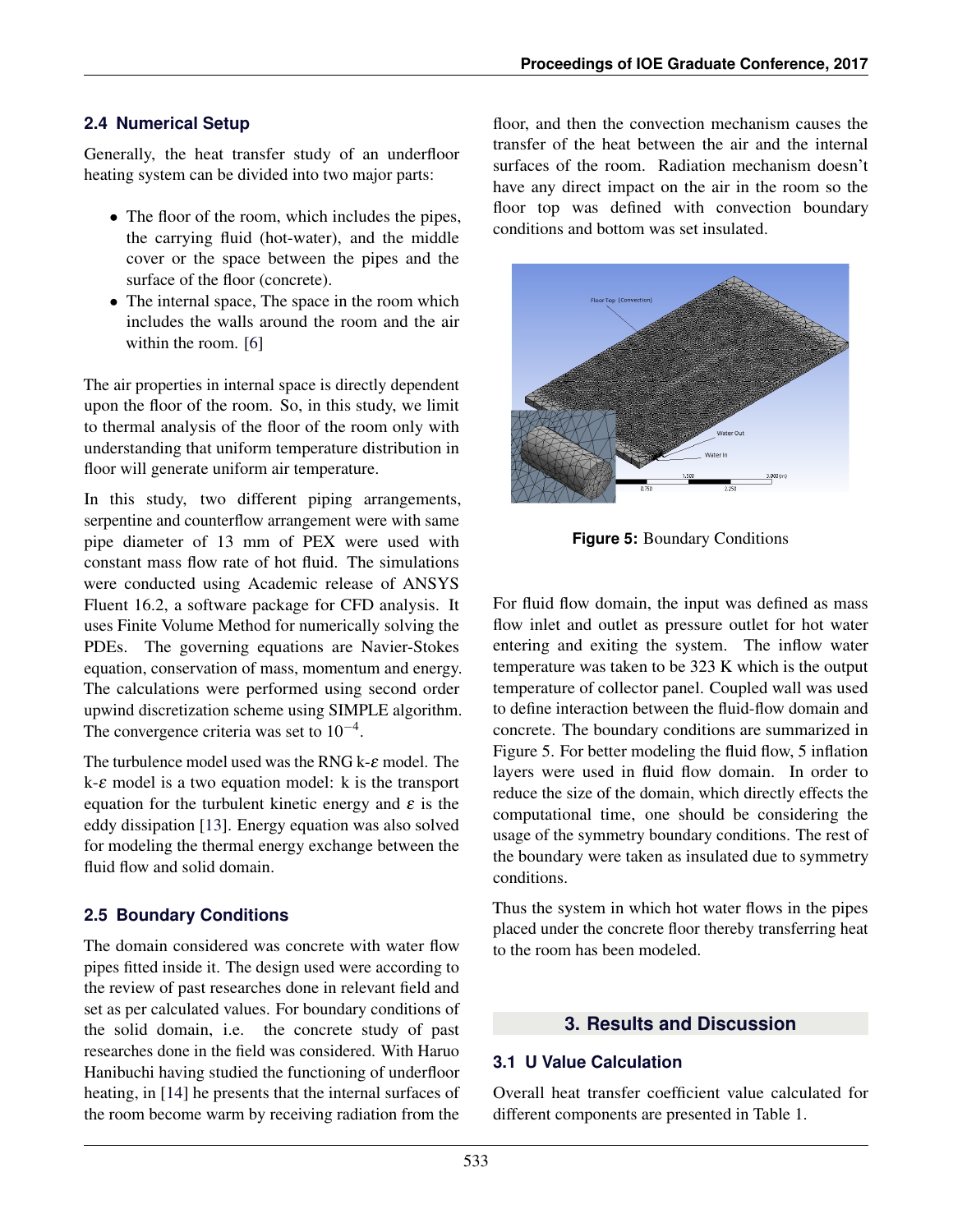| S.N. | Component    | U Value $(W/m^2K)$ |
|------|--------------|--------------------|
|      | Outside Wall | 2.15               |
| 2    | Ceiling      | 2.02               |
| 3    | Floor        | 5.56               |
| 4    | Partition    | 2.39               |
| 5    | Door         | 0.63               |
| 6    | Window       | 5.94               |

**Table 1:** U Value of Building Components

### **3.2 Heating Load Calculation**

With U value calculated and heat loss area taken from design drawings, transmission heat loss from building components in room 1 was calculated as presented in Table 2.

**Table 2:** Transmission Heat Loss from Room 1

| S.N. | Component           | Area $(m^2)$ | Heat Loss $(W)$ |
|------|---------------------|--------------|-----------------|
|      | <b>Outside Wall</b> | 41.89        | 1532.43         |
| 2    | Ceiling             | 38.4         | 1324.31         |
| 3    | Partition           | 15.72        | 639.93          |
| 4    | Window              | 9.72         | 980.86          |
|      | Total Loss, W       |              | 4477.55         |

Similarly, the infiltration heat loss for room 1 was calculated as presented in Table 3.

**Table 3:** Infiltration Heat Loss from Room 1

| S.N. | <b>Items</b>                 | Values (In SI) |
|------|------------------------------|----------------|
| 1    | Hourly Air Change Rate (ACH) | 0.2            |
| 2    | Density                      | 12             |
| 3    | Specific Heat (Isobaric)     | 1.005          |
| 4    | Space Volume                 | 125.79         |
|      | Total Loss, W                | 143.88         |

Transmission heat loss from room 2 is calculated as shown in Table 4

| S.N.           | Component     | Area $(m^2)$ | Heat Loss $(W)$ |
|----------------|---------------|--------------|-----------------|
| 1              | North Door    | 3.37         | 123.4           |
| 2              | South Door    | 5.4          | 219.75          |
| $\overline{3}$ | East Door     | 3.66         | 39.7            |
| $\overline{4}$ | East Wall     | 12.06        | 441.12          |
| 5              | North Wall    | 19.97        | 730.50          |
| 6              | Window        | 11.7         | 1181.49         |
| 7              | Partition     | 29.65        | 1206.76         |
| 8              | Ceiling       | 51.36        | 1771.27         |
|                | Total Loss, W |              | 5714.05         |

**Table 4:** Transmission Heat Loss from Room 2

Similarly, the infiltration heat loss for room 2 was calculated as presented in Table 5.

**Table 5:** Infiltration Heat Loss from Room 2

| S.N. | <b>Items</b>                 | Values (In SI) |
|------|------------------------------|----------------|
|      | Hourly Air Change Rate (ACH) | 0.2            |
| 2    | Density                      | 1.205          |
| 3    | Specific Heat (Isobaric)     | 1.005          |
| 4    | Space Volume                 | 168.25         |
|      | Total Loss, W                | 192.44         |

Thus, the total heat loss from the building is 10.52 kW which was calculated by summing up the total losses as indicated from Table 2 to Table 5. The overall picture is as shown in Figure 6.



**Figure 6:** Overall Heating Load

### **3.3 Sizing the System**

With average tilted solar insolation of 6.25  $kWh/m^2/day$ , and system running for 12 hours in a day, the daily requirement 126.33 kWh, the total area of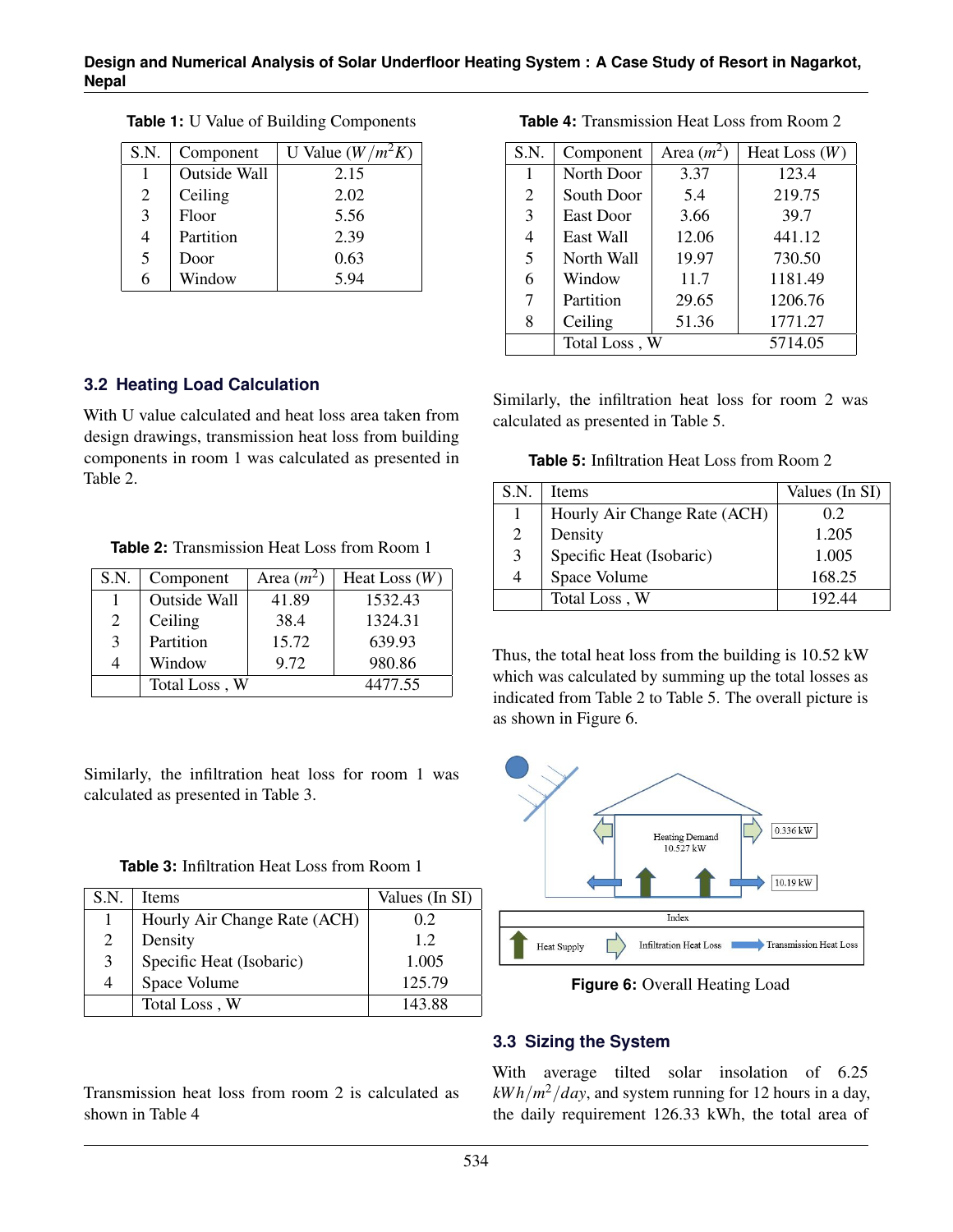collector required is 33.13. Calculating the total heat to be stored by the tank, the total volume of storage tank is calculated to be  $6.4 \, m^3$ .

With 13 mm PEX pipe selected, and 6.6 as tubing spacing factor, the total tube required is 549.52 m. Thus, we decide to use 7 circuits with length of circuit not more than 78.5 m and pipe placed with 150 mm gap. The flow rate for each zone is 3.59 US gpm.

For better thermal comfort, temperature distribution in the floor should be uniform rather than having a gradient. To analyze this, CFD tool, ANSYS Fluent is used. A single circuit of each type of layout has been analyzed.

# **3.4 Thermal Analysis**

As our desire is to generate isothermal temperature in the floor, our parameter of interest in thermal analysis will be the temperature distribution in region of interest i.e. floor top surface.



**Figure 7:** Analysis of Serpentine Loop



**Figure 8:** Analysis of counterflow spiral Loop

The simulations discussed herein were performed under the assumption of steady state conditions. Figure 7 and 8 show the predicted temperature for two different heating systems.

Figure 8 shows that a isothermal condition is generated by counterflow spiral loop and a thermal gradient is formed by use of serpentine loop as shown in Figure 7. It shows that at the inlet side of the serpentine loop, higher temperature region is created.

Hot air expands thus has low density and rises up to ceiling. Thus, use of serpentine loop will heat air in one side much more thus creating a periodic cycle if air flow in the domain. In contrast, counterflow spiral has created a uniform temperature distribution, which is further expected to generate a low air velocity field and provide comfort temperature.